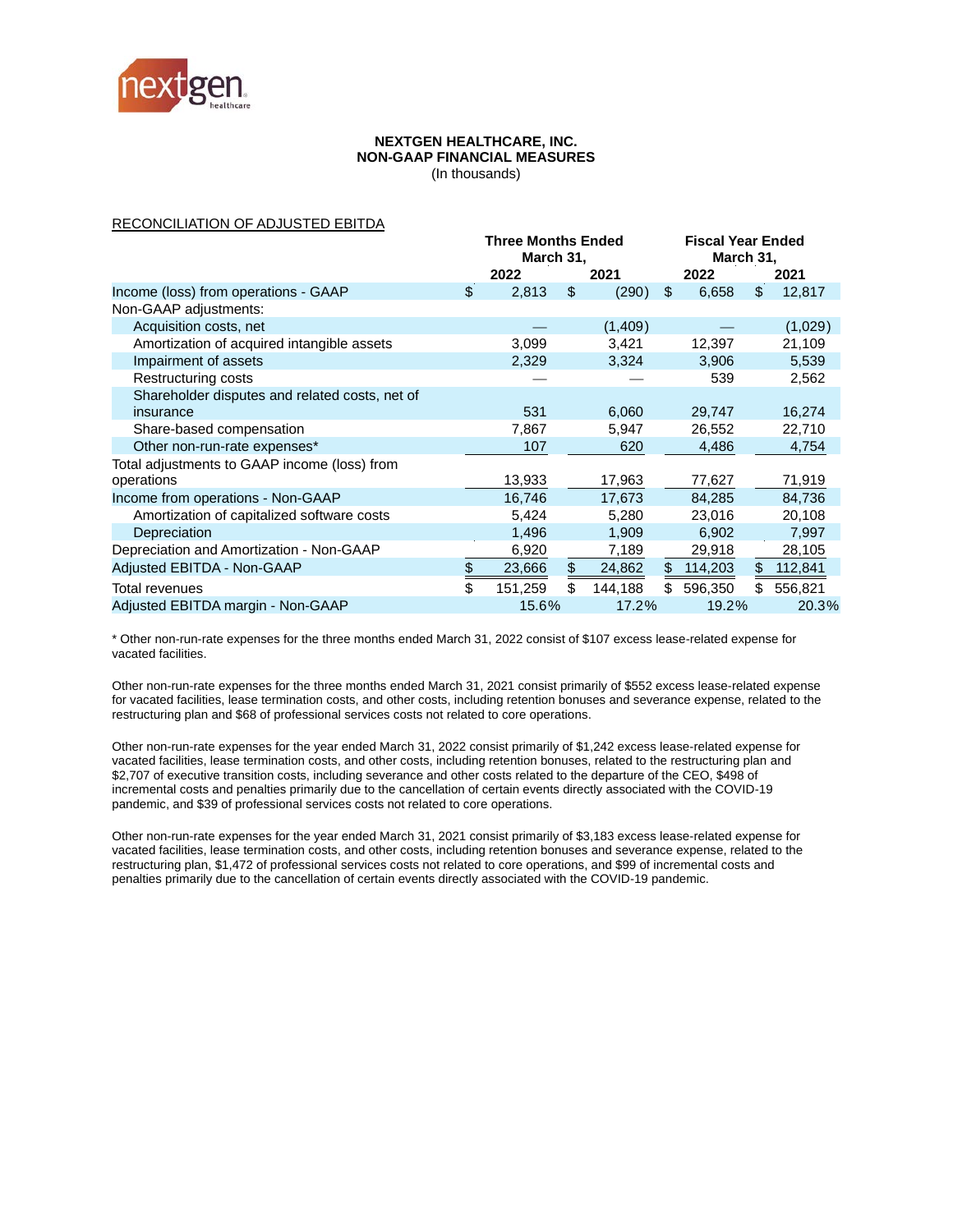

# **NEXTGEN HEALTHCARE, INC. NON-GAAP FINANCIAL MEASURES**

(In thousands)

|                                                  | <b>Three Months Ended</b><br>December 31, |         |    |         | <b>Nine Months Ended</b><br>December 31, |         |                |         |  |
|--------------------------------------------------|-------------------------------------------|---------|----|---------|------------------------------------------|---------|----------------|---------|--|
|                                                  | 2021                                      |         |    | 2020    |                                          | 2021    |                | 2020    |  |
| Income from operations - GAAP                    | \$                                        | 8,008   | \$ | 932     | \$                                       | 3,845   | $\mathfrak{L}$ | 13,107  |  |
| Non-GAAP adjustments:                            |                                           |         |    |         |                                          |         |                |         |  |
| Acquisition costs, net                           |                                           |         |    | 118     |                                          |         |                | 380     |  |
| Amortization of acquired intangible assets       |                                           | 3,099   |    | 5,456   |                                          | 9,298   |                | 17,688  |  |
| Impairment of assets                             |                                           |         |    | 2,215   |                                          | 1,577   |                | 2,215   |  |
| Restructuring costs                              |                                           |         |    |         |                                          | 539     |                | 2,562   |  |
| Shareholder disputes and related costs, net of   |                                           |         |    |         |                                          |         |                |         |  |
| insurance                                        |                                           | 2,224   |    | 5,955   |                                          | 29,216  |                | 10,214  |  |
| Share-based compensation                         |                                           | 7,050   |    | 5,933   |                                          | 18,685  |                | 16,763  |  |
| Other non-run-rate expenses*                     |                                           | 351     |    | 1,669   |                                          | 4,379   |                | 4,134   |  |
| Total adjustments to GAAP income from operations |                                           | 12,724  |    | 21,346  |                                          | 63,694  |                | 53,956  |  |
| Income from operations - Non-GAAP                |                                           | 20,732  |    | 22,278  |                                          | 67,539  |                | 67,063  |  |
| Amortization of capitalized software costs       |                                           | 5,975   |    | 4,975   |                                          | 17,592  |                | 14,828  |  |
| Depreciation                                     |                                           | 1,625   |    | 2,151   |                                          | 5,406   |                | 6,088   |  |
| Depreciation and Amortization - Non-GAAP         |                                           | 7,600   |    | 7,126   |                                          | 22,998  |                | 20,916  |  |
| Adjusted EBITDA - Non-GAAP                       | \$                                        | 28,332  | \$ | 29,404  | \$                                       | 90,537  | \$             | 87,979  |  |
| Total revenues                                   | \$                                        | 149,721 | \$ | 141,752 | \$                                       | 445,091 | \$             | 412,633 |  |
| Adjusted EBITDA margin - Non-GAAP                |                                           | 18.9%   |    | 20.7%   |                                          | 20.3%   |                | 21.3%   |  |

\* Other non-run-rate expenses for the three months ended December 31, 2021 consist primarily of \$312 excess lease-related expense for vacated facilities and other costs and \$39 of professional services costs not related to core operations.

Other non-run-rate expenses for the three months ended December 31, 2020 consist primarily of \$1,204 excess lease-related expense for vacated facilities, lease termination costs, and other costs, including retention bonuses and severance expense, related to the restructuring plan and \$465 of professional services costs not related to core operations.

Other non-run-rate expenses for the nine months ended December 31, 2021 consist primarily of \$1,135 excess lease-related expense for vacated facilities, lease termination costs, and other costs, including retention bonuses, related to the restructuring plan and \$2,707 of executive transition costs, including severance and other costs related to the departure of the CEO, \$498 of incremental costs and penalties primarily due to the cancellation of certain events directly associated with the COVID-19 pandemic, and \$39 of professional services costs not related to core operations.

Other non-run-rate expenses for the nine months ended December 31, 2020 consist primarily of \$2,631 excess lease-related expense for vacated facilities, lease termination costs, and other costs, including retention bonuses and severance expense, related to the restructuring plan, \$1,404 of professional services costs not related to core operations, and \$99 of incremental costs and penalties primarily due to the cancellation of certain events directly associated with the COVID-19 pandemic.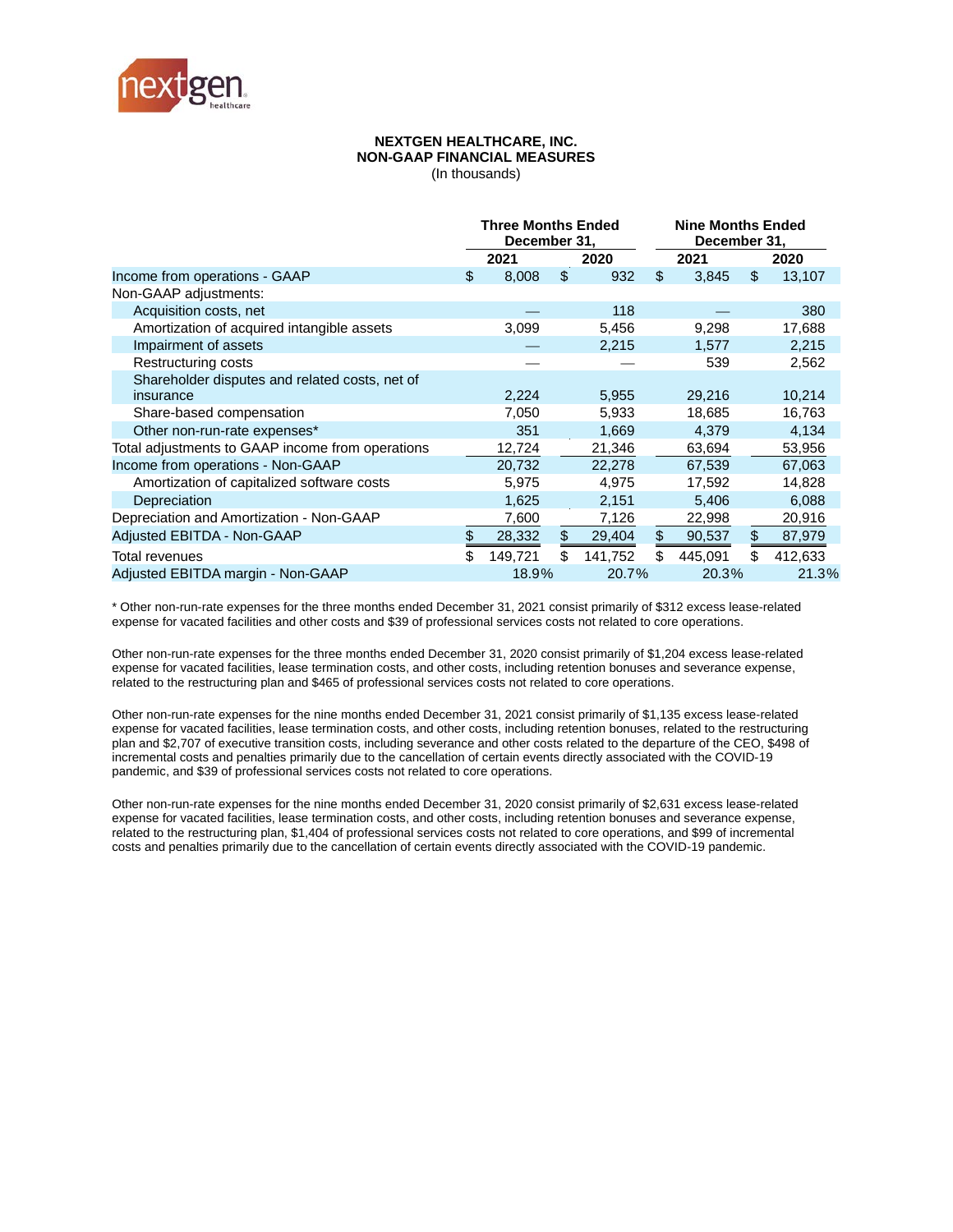

# **NEXTGEN HEALTHCARE, INC. NON-GAAP FINANCIAL MEASURES**

(In thousands)

|                                                | <b>Three Months Ended</b><br>September 30, |          |    |         | <b>Six Months Ended</b><br>September 30, |          |     |         |  |
|------------------------------------------------|--------------------------------------------|----------|----|---------|------------------------------------------|----------|-----|---------|--|
|                                                |                                            | 2021     |    | 2020    |                                          | 2021     |     | 2020    |  |
| Income (loss) from operations - GAAP           | \$                                         | (7, 897) | \$ | 10,298  | $\mathfrak{S}$                           | (4, 163) | \$  | 12,175  |  |
| Non-GAAP adjustments:                          |                                            |          |    |         |                                          |          |     |         |  |
| Acquisition costs, net                         |                                            |          |    | 142     |                                          |          |     | 262     |  |
| Amortization of acquired intangible assets     |                                            | 3,100    |    | 5,984   |                                          | 6,199    |     | 12,232  |  |
| Impairment of assets                           |                                            | 1,195    |    |         |                                          | 1,577    |     |         |  |
| Restructuring costs                            |                                            |          |    |         |                                          | 539      |     | 2,562   |  |
| Shareholder disputes and related costs, net of |                                            |          |    |         |                                          |          |     |         |  |
| insurance                                      |                                            | 22,134   |    | 3,233   |                                          | 26,992   |     | 4,259   |  |
| Share-based compensation                       |                                            | 5,223    |    | 5,437   |                                          | 11,635   |     | 10,830  |  |
| Other non-run-rate expenses*                   |                                            | 1,309    |    | 1,154   |                                          | 4,028    |     | 2,465   |  |
| Total adjustments to GAAP income (loss) from   |                                            |          |    |         |                                          |          |     |         |  |
| operations                                     |                                            | 32,961   |    | 15,950  |                                          | 50,970   |     | 32,610  |  |
| Income from operations - Non-GAAP              |                                            | 25,064   |    | 26,248  |                                          | 46,807   |     | 44,785  |  |
| Amortization of capitalized software costs     |                                            | 5,751    |    | 5,090   |                                          | 11,617   |     | 9,853   |  |
| Depreciation                                   |                                            | 1,673    |    | 1,941   |                                          | 3,781    |     | 3,937   |  |
| Depreciation and Amortization - Non-GAAP       |                                            | 7,424    |    | 7,031   |                                          | 15,398   |     | 13,790  |  |
| Adjusted EBITDA - Non-GAAP                     | \$                                         | 32,488   | \$ | 33,279  | \$                                       | 62,205   | \$  | 58,575  |  |
| Total revenues                                 | \$                                         | 149,286  | \$ | 140,002 | \$                                       | 295,370  | \$. | 270,881 |  |
| Adjusted EBITDA margin - Non-GAAP              |                                            | 21.8%    |    | 23.8%   |                                          | 21.1%    |     | 21.6%   |  |

\* Other non-run-rate expenses for the three months ended September 30, 2021 consist primarily of \$353 excess lease-related expense for vacated facilities, lease termination costs, and other costs, \$458 of executive transition costs, and \$498 of incremental costs and penalties primarily due to the cancellation of certain events directly associated with the COVID-19 pandemic.

Other non-run-rate expenses for the three months ended September 30, 2020 consist primarily of \$664 excess lease-related expense for vacated facilities and other costs, including retention bonuses, related to the restructuring plan, \$462 of professional services costs not related to core operations, and \$28 of incremental costs and penalties primarily due to the cancellation of certain events directly associated with the COVID-19 pandemic.

Other non-run-rate expenses for the six months ended September 30, 2021 consist primarily of \$823 excess lease-related expense for vacated facilities, lease termination costs, and other costs, including retention bonuses, related to the restructuring plan, \$2,707 of executive transition costs, including severance and other costs related to the departure of the CEO, and \$498 of incremental costs and penalties primarily due to the cancellation of certain events directly associated with the COVID-19 pandemic.

Other non-run-rate expenses for the six months ended September 30, 2020 consist primarily of \$1,427 excess lease-related expense for vacated facilities and other costs, including retention bonuses, related to the restructuring plan, \$939 of professional services costs not related to core operations, and \$99 of incremental costs and penalties primarily due to the cancellation of certain events directly associated with the COVID-19 pandemic.